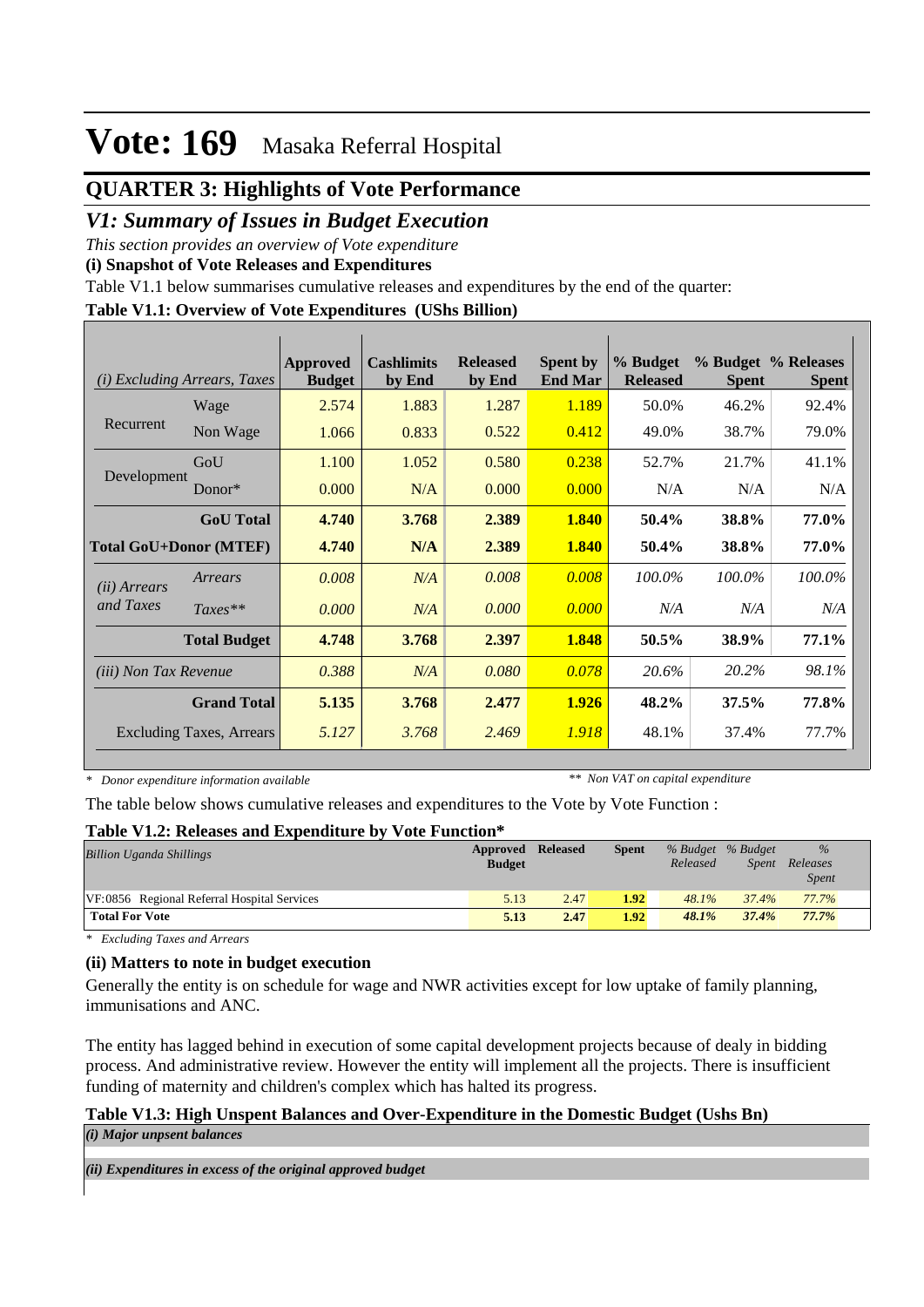## **QUARTER 3: Highlights of Vote Performance**

*\* Excluding Taxes and Arrears*

## *V2: Performance Highlights*

*This section provides highlights of output performance, focusing on key outputs and actions impelemented to improve section performance.*

### **Table V2.1: Key Vote Output Indicators and Expenditures\***

| Vote, Vote Function<br><b>Key Output</b>                | <b>Approved Budget and</b><br><b>Planned outputs</b>           |                  | and Performance    | <b>Cumulative Expenditure</b>                                  |                                                     | <b>Status and Reasons for</b><br>any Variation from Plans |       |
|---------------------------------------------------------|----------------------------------------------------------------|------------------|--------------------|----------------------------------------------------------------|-----------------------------------------------------|-----------------------------------------------------------|-------|
| Vote Function: 0856 Regional Referral Hospital Services |                                                                |                  |                    |                                                                |                                                     |                                                           |       |
| Output: 085601                                          | <b>Inpatient services</b>                                      |                  |                    |                                                                |                                                     |                                                           |       |
| Description of Performance: 41000 admissions            |                                                                | 24965 admissions |                    |                                                                | the enttity is on target on the<br>above indicators |                                                           |       |
|                                                         | 120,000 patient days                                           |                  | 82356 patient days |                                                                |                                                     |                                                           |       |
|                                                         | 9,000 deliveries                                               |                  | 7024 deliveries    |                                                                |                                                     |                                                           |       |
|                                                         | 3,000 major surgical operations 2463 major surgical operations |                  |                    |                                                                |                                                     |                                                           |       |
|                                                         | 85 % Bed occupancy rate                                        |                  |                    | 86 % Bed occupancy rate                                        |                                                     |                                                           |       |
|                                                         | 5 days ALOS                                                    |                  | 3 days ALOS        |                                                                |                                                     |                                                           |       |
|                                                         |                                                                |                  |                    | 132 Health education sessions                                  |                                                     |                                                           |       |
|                                                         |                                                                |                  |                    | 24 continuous professional<br>development sessions             |                                                     |                                                           |       |
|                                                         |                                                                |                  | and Masaka DHO     | 6 Monthly performance reports<br>complied and submitted to MoH |                                                     |                                                           |       |
|                                                         |                                                                |                  | MOH, MOFPED        | 2 quarterly performance report<br>complied and submitted to    |                                                     |                                                           |       |
|                                                         |                                                                |                  | held               | 2 performance review meetings                                  |                                                     |                                                           |       |
| Performance Indicators:                                 |                                                                |                  |                    |                                                                |                                                     |                                                           |       |
| No. of in patients admitted                             |                                                                | 41,000           |                    | 24965                                                          |                                                     |                                                           |       |
| Bed occupancy rate<br>(inpatients)                      |                                                                | 85               |                    | 85                                                             |                                                     |                                                           |       |
| Average rate of stay for<br>inpatients (no. days)       | 5                                                              |                  |                    | 3                                                              |                                                     |                                                           |       |
| <b>Output Cost:</b>                                     | <b>UShs Bn:</b>                                                | 3.091            | UShs Bn:           |                                                                | 1.371                                               | % Budget Spent:                                           | 44.4% |
| Output: 085602                                          | <b>Outpatient services</b>                                     |                  |                    |                                                                |                                                     |                                                           |       |
| Description of Performance: 150000 General outpatient   | contacts                                                       |                  | contacts           | 77,927 General outpatient                                      |                                                     | there is improvement in quality<br>of care provided       |       |
|                                                         | 10,000 Private patient contacts                                |                  | contacts           | 8496 Mental health patient                                     |                                                     |                                                           |       |
|                                                         | 3,000 Surgical patient contacts                                |                  |                    | 5122 Private patient contacts                                  |                                                     |                                                           |       |
|                                                         | 5,000 Pediatric patient contacts                               |                  | 10,996             | Surgical patient                                               |                                                     |                                                           |       |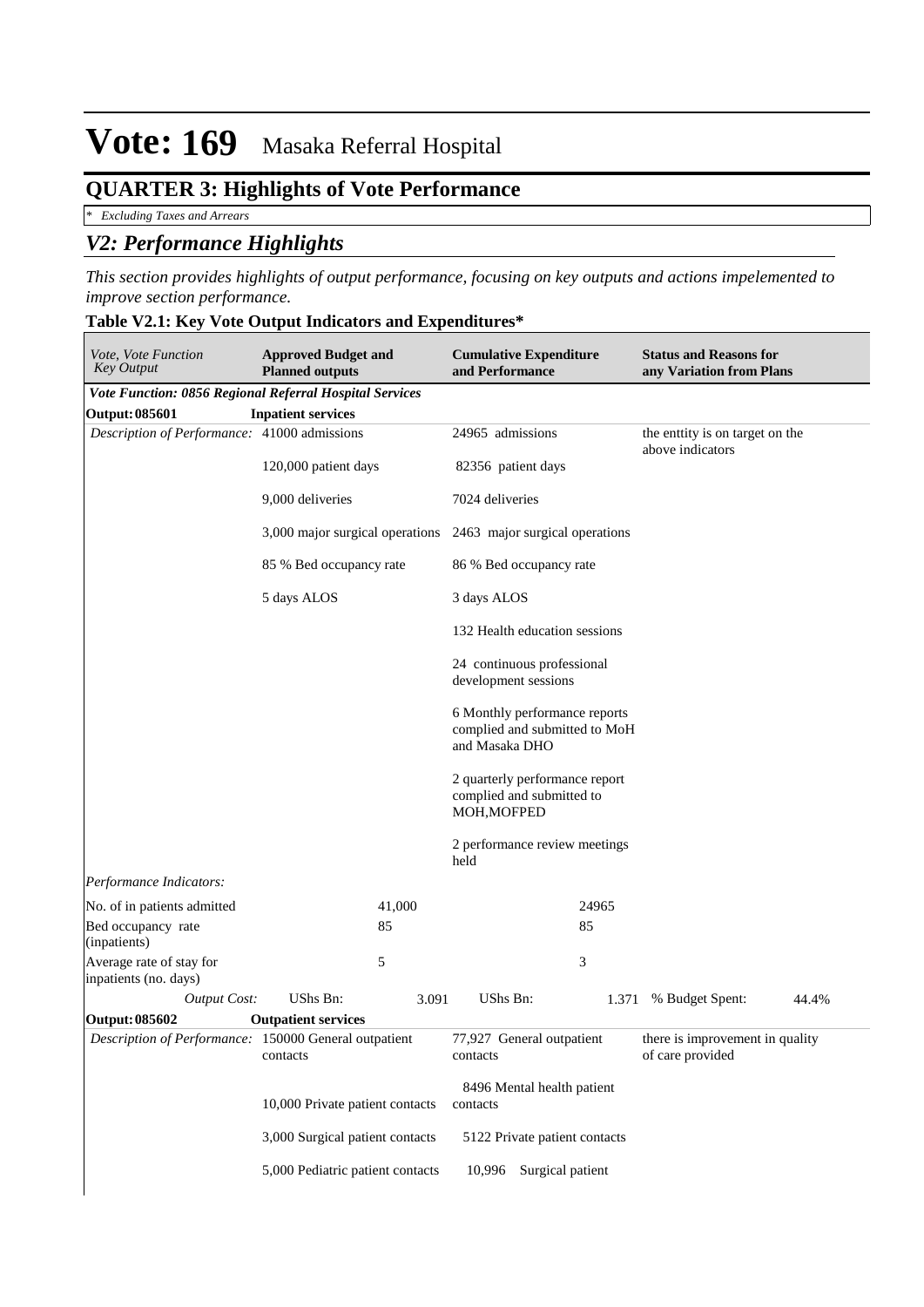# **QUARTER 3: Highlights of Vote Performance**

| Vote, Vote Function<br><b>Key Output</b>      | <b>Approved Budget and</b><br><b>Planned outputs</b>                                                                                               | <b>Cumulative Expenditure</b><br>and Performance                                | <b>Status and Reasons for</b><br>any Variation from Plans |
|-----------------------------------------------|----------------------------------------------------------------------------------------------------------------------------------------------------|---------------------------------------------------------------------------------|-----------------------------------------------------------|
|                                               |                                                                                                                                                    | contacts                                                                        |                                                           |
|                                               | 10,000 Ear, Nose and Throat<br>patient contacts                                                                                                    | 2,816 Pediatric patient<br>contacts                                             |                                                           |
|                                               | 25,500 Specialized Medical<br>Outpatient contacts                                                                                                  | 6,972 Eye Contacts                                                              |                                                           |
|                                               | 55,000 HIV/AIDS patient<br>contacts                                                                                                                | 819<br>Skin Clinic<br>Contacts                                                  |                                                           |
|                                               | 4,500 Obs/ Gynea patient<br>contacts                                                                                                               | 5017 Ear, Nose and<br>Throat patient<br>contacts                                |                                                           |
|                                               |                                                                                                                                                    | 35416<br>Specialized<br>Medical Outpatient contacts                             |                                                           |
|                                               |                                                                                                                                                    | 35,058 HIV/AIDS patient<br>contacts                                             |                                                           |
|                                               |                                                                                                                                                    | 1,411 Obstetrics / Gynea<br>patient contacts                                    |                                                           |
|                                               |                                                                                                                                                    | 6 Monthly performance<br>reports compiled and submitted                         |                                                           |
|                                               |                                                                                                                                                    | 2 quarterly performance report<br>compiled and submitted                        |                                                           |
|                                               |                                                                                                                                                    | 2 Held performance review<br>meetings                                           |                                                           |
| Performance Indicators:                       |                                                                                                                                                    |                                                                                 |                                                           |
| No. of specialised<br>outpatients attended to | 100,000                                                                                                                                            | 98421                                                                           |                                                           |
| No. of general outpatients<br>attended to     | 150,000                                                                                                                                            | 77927                                                                           |                                                           |
| <b>Output Cost:</b>                           | <b>UShs Bn:</b><br>0.201                                                                                                                           | UShs Bn:                                                                        | 35.9%<br>0.072 % Budget Spent:                            |
| Output: 085603                                | Medicines and health supplies procured and dispensed                                                                                               |                                                                                 |                                                           |
|                                               | Description of Performance: • Annual EMHS procurement Annual EMHS procurement<br>plan prepared and submitted<br>timely to NMS and PPS<br>suppliers | plan prepared and submitted<br>timely to NMS and PPS<br>suppliers               | incresaed loadshedding is<br>affected out budget for fuel |
|                                               | •Bimonthly EMHS orders<br>prepared and submitted timely<br>to NMS/PPS suppliers                                                                    | •Bimonthly EMHS orders<br>prepared and submitted timely<br>to NMS/PPS suppliers |                                                           |
|                                               |                                                                                                                                                    | •EMHS received, stored and<br>dispensed to patients                             |                                                           |
|                                               |                                                                                                                                                    | •EMHS consumption reports<br>compiled both general and PPS                      |                                                           |
|                                               |                                                                                                                                                    | •Quarterly medicines stores<br>stock taken                                      |                                                           |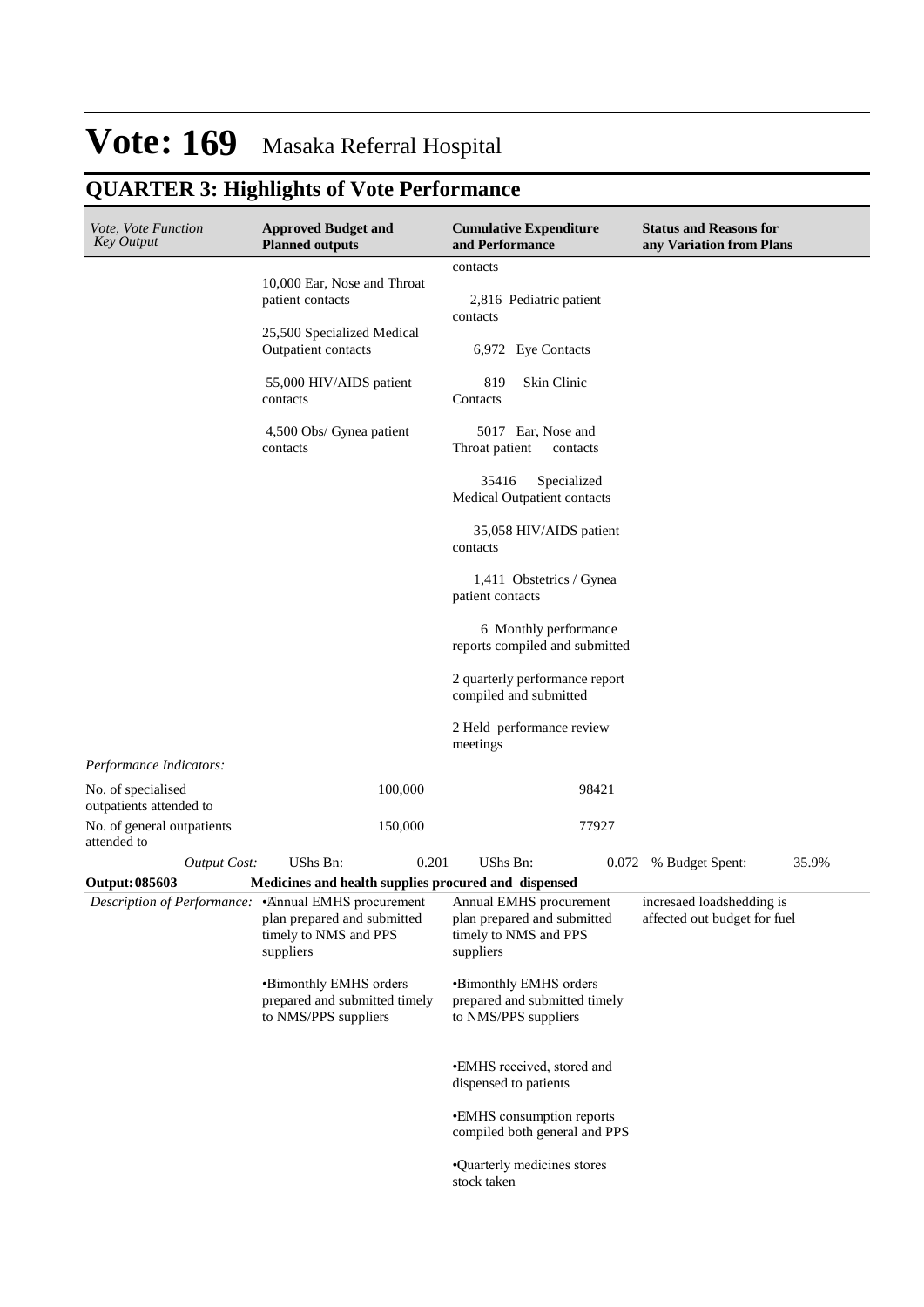## **QUARTER 3: Highlights of Vote Performance**

| Vote, Vote Function<br><b>Key Output</b>          | <b>Approved Budget and</b><br><b>Planned outputs</b>                                               | <b>Cumulative Expenditure</b><br>and Performance                                              | <b>Status and Reasons for</b><br>any Variation from Plans                |
|---------------------------------------------------|----------------------------------------------------------------------------------------------------|-----------------------------------------------------------------------------------------------|--------------------------------------------------------------------------|
| Performance Indicators:                           |                                                                                                    | •EMHS financial reports<br>compiled and reconciled with<br>NMS/suppliers for PPS              |                                                                          |
| Value of medicines<br>received/dispensed (Ush bn) | 1.04                                                                                               | 0.870                                                                                         |                                                                          |
| <b>Output Cost:</b>                               | UShs Bn:<br>0.188                                                                                  | UShs Bn:<br>0.043                                                                             | 23.0%<br>% Budget Spent:                                                 |
| Output: 085604                                    | <b>Diagnostic services</b>                                                                         |                                                                                               |                                                                          |
|                                                   | Description of Performance: 19,000 Imaging examinations (<br>Ultra sound 9,000 and X-ray<br>10,000 | 357601 Laboratory tests<br>performed                                                          | support from iimplementing<br>partners                                   |
|                                                   | 170,000 laboratory tests                                                                           | 60293 VCT/RCT tests<br>performed                                                              |                                                                          |
|                                                   | 100 Post mortem                                                                                    | 7029 x-ray examinations                                                                       |                                                                          |
|                                                   | 2200 Histological examinations<br>(Biopsy specimens)                                               | 54 specialized imaging<br>investigations                                                      |                                                                          |
|                                                   | 5,000 Blood transfusions                                                                           | 164 Post mortem                                                                               |                                                                          |
|                                                   |                                                                                                    | 48 Histological examinations                                                                  |                                                                          |
|                                                   |                                                                                                    | 3472 Blood transfusions                                                                       |                                                                          |
|                                                   |                                                                                                    | 549 Forensic clinic examinations                                                              |                                                                          |
|                                                   |                                                                                                    | 9 Monthly Reports compiled                                                                    |                                                                          |
|                                                   |                                                                                                    | 2 Quarterly performance review<br>meeting held                                                |                                                                          |
| Performance Indicators:                           |                                                                                                    |                                                                                               |                                                                          |
| Patient xrays (imaging)<br>No. of labs/tests      | 19,000<br>170000                                                                                   | 5918<br>357601                                                                                |                                                                          |
| Output Cost:                                      | UShs Bn:<br>0.107                                                                                  | UShs Bn:                                                                                      | 0.040 % Budget Spent:<br>37.6%                                           |
| Output: 085605                                    | <b>Hospital Management and support services</b>                                                    |                                                                                               |                                                                          |
| Description of Performance:                       |                                                                                                    | Supervision and appraising<br>staffs carried out                                              | increased loadshedding is<br>affecting the hospital's budget<br>for fuel |
|                                                   |                                                                                                    | Staff salaries for 6 months of<br>2014/15 FY paid.                                            |                                                                          |
|                                                   |                                                                                                    | Employee expenses and benefits<br>paid                                                        |                                                                          |
|                                                   |                                                                                                    | Goods, works and services paid<br>for                                                         |                                                                          |
|                                                   |                                                                                                    | Expenses for Interns and other<br>Staffs undertaking professional<br>development courses paid |                                                                          |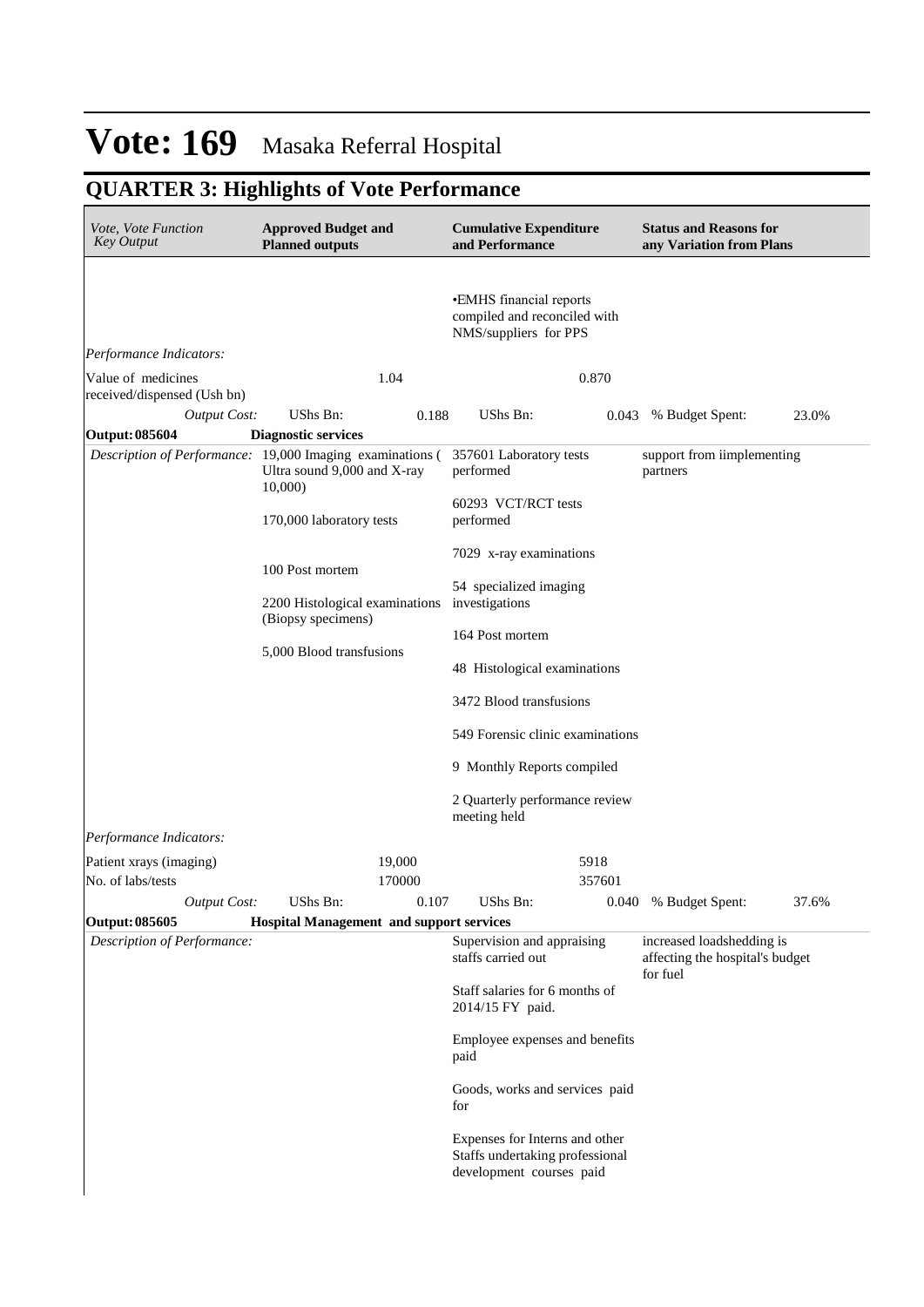# **QUARTER 3: Highlights of Vote Performance**

| <i>Vote, Vote Function</i><br><b>Key Output</b>     | <b>Approved Budget and</b><br><b>Planned outputs</b> | <b>Cumulative Expenditure</b><br>and Performance                                                              | <b>Status and Reasons for</b><br>any Variation from Plans |
|-----------------------------------------------------|------------------------------------------------------|---------------------------------------------------------------------------------------------------------------|-----------------------------------------------------------|
|                                                     |                                                      | 2 Hospital Board meeting<br>scheduled but not held                                                            |                                                           |
|                                                     |                                                      | Hospital plants, vehicles,<br>buildings, fittings and furniture<br>maintained                                 |                                                           |
|                                                     |                                                      | 1 hospital Quarterly<br>performance review held                                                               |                                                           |
|                                                     |                                                      | 3 Financial reconciliation<br>statements compiled                                                             |                                                           |
|                                                     |                                                      | 1Quarterly performance report<br>compiled and submitted                                                       |                                                           |
|                                                     |                                                      | Official meetings attended to                                                                                 |                                                           |
|                                                     |                                                      | 1 Administrative support<br>supervision to hospitals and<br>health centre Ivs in Masaka<br>Region carried out |                                                           |
|                                                     |                                                      | Public relations activities<br>performed                                                                      |                                                           |
| Output Cost:                                        | UShs Bn:<br>0.336                                    | UShs Bn:<br>0.127                                                                                             | 37.8%<br>% Budget Spent:                                  |
| Output: 085606                                      | Prevention and rehabilitation services               |                                                                                                               |                                                           |
| Description of Performance:                         | 3,000 Physiotherapy client<br>sessions held          | 1,194 Physiotherapy client<br>sessions held                                                                   | family planning uptake is still<br>challenging            |
|                                                     | 500 occupational therapy<br>sessions held            | 287 occupational therapy<br>sessions held                                                                     |                                                           |
|                                                     | 1000 orthopedic appliances<br>formulated             | 329 orthopedic appliances<br>formulated                                                                       |                                                           |
|                                                     | 3,000 family planning contacts                       | 2344 family planning contacts                                                                                 |                                                           |
|                                                     | 10,000 PMTCT contacts                                | 5205 PMTCT contacts                                                                                           |                                                           |
|                                                     | 15,000 ANC contacts                                  | 10893 ANC contacts                                                                                            |                                                           |
|                                                     | 12 specialists' outreaches to<br>Region done         | 4 specialists' outreaches to<br>hospitals and HC IVs in Masaka hospitals and HC Ivs in Masaka<br>Region done  |                                                           |
|                                                     | 15,000 persons immunised                             | 9 Monthly reports complied and<br>submitted                                                                   |                                                           |
|                                                     |                                                      | 1 performance review meeting<br>held                                                                          |                                                           |
| Performance Indicators:                             |                                                      |                                                                                                               |                                                           |
| No. of people receiving<br>family planning services | 3,000                                                | 2344                                                                                                          |                                                           |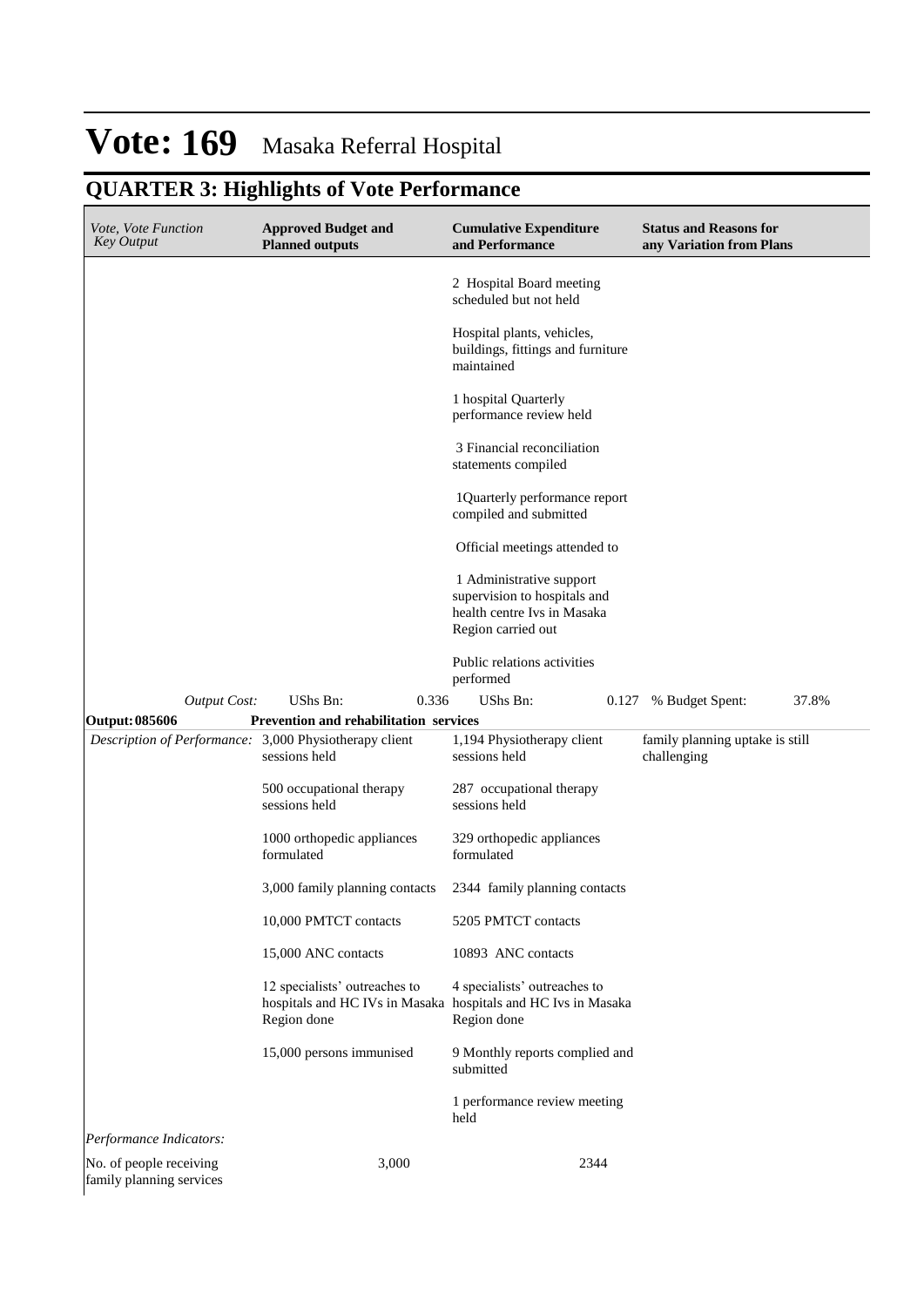## **QUARTER 3: Highlights of Vote Performance**

| <i>Vote, Vote Function</i><br>Key Output                                       | <b>Approved Budget and</b><br><b>Planned outputs</b>                              |       | <b>Cumulative Expenditure</b><br>and Performance                              |                  |       | <b>Status and Reasons for</b><br>any Variation from Plans      |       |
|--------------------------------------------------------------------------------|-----------------------------------------------------------------------------------|-------|-------------------------------------------------------------------------------|------------------|-------|----------------------------------------------------------------|-------|
| No. of people immunised                                                        | 15,000                                                                            |       |                                                                               | 11932            |       |                                                                |       |
| No. of antenatal cases                                                         | 15,000                                                                            |       |                                                                               | 10893            |       |                                                                |       |
| <b>Output Cost:</b>                                                            | UShs Bn:                                                                          | 0.081 | UShs Bn:                                                                      |                  | 0.026 | % Budget Spent:                                                | 32.7% |
| Output: 085680                                                                 | <b>Hospital Construction/rehabilitation</b>                                       |       |                                                                               |                  |       |                                                                |       |
| Description of Performance: Solar Back up at private ward                      | Upgrading complete                                                                |       | Needs assessment and<br>distribution network report<br>compiled and submitted |                  |       | delay in bidding process                                       |       |
|                                                                                | Water harvesting at selected<br>sites completed<br>(Administration, Jica Building |       | Contractor procured                                                           |                  |       |                                                                |       |
|                                                                                | and Mental Unit)                                                                  |       | Monthly progress reports<br>compiled and submitted                            |                  |       |                                                                |       |
|                                                                                | One Ultrasound machine and<br>two Ultra sound probes and<br>accessories procured  |       | Solar Back up at private ward<br>Upgraded and functional                      |                  |       |                                                                |       |
|                                                                                | One heavy duty photocopier<br>machine and accessories                             |       | Monthly Site meetings held                                                    |                  |       |                                                                |       |
|                                                                                | procured                                                                          |       | Payments for works done<br>effected                                           |                  |       |                                                                |       |
| Performance Indicators:                                                        |                                                                                   |       |                                                                               |                  |       |                                                                |       |
| No.                                                                            | $\boldsymbol{0}$                                                                  |       |                                                                               | $\boldsymbol{0}$ |       |                                                                |       |
| reconstructed/rehabilitated<br>general wards                                   |                                                                                   |       |                                                                               |                  |       |                                                                |       |
| No. of hospitals benefiting<br>from the rennovation of<br>existing facilities. | 1                                                                                 |       |                                                                               | 1                |       |                                                                |       |
| <b>Output Cost:</b>                                                            | UShs Bn:                                                                          | 0.238 | UShs Bn:                                                                      |                  | 0.052 | % Budget Spent:                                                | 22.0% |
| Output: 085681                                                                 | <b>Staff houses construction and rehabilitation</b>                               |       |                                                                               |                  |       |                                                                |       |
| Description of Performance: A 30 unit staff hostel                             | construction at 10 % completion                                                   |       | <b>Bidding process</b>                                                        |                  |       | administrtaive review                                          |       |
| Performance Indicators:                                                        |                                                                                   |       |                                                                               |                  |       |                                                                |       |
| No. of staff houses<br>constructed/rehabilitated                               | 30                                                                                |       |                                                                               | 1                |       |                                                                |       |
| <b>Output Cost:</b>                                                            | UShs Bn:                                                                          | 0.300 | UShs Bn:                                                                      |                  | 0.000 | % Budget Spent:                                                | 0.0%  |
| Output: 085682                                                                 | Maternity ward construction and rehabilitation                                    |       |                                                                               |                  |       |                                                                |       |
| Description of Performance: Foundation and pillars for the                     | four levels completed                                                             |       | Foundation at 100% structure<br>at 25% complete                               |                  |       | the project ison schedule except<br>there is shortage of funds |       |
|                                                                                | Super-structure for maternity<br>complex 10% complete                             |       | - Monthly progress reports<br>compiled and submitted                          |                  |       |                                                                |       |
| Performance Indicators:                                                        |                                                                                   |       |                                                                               |                  |       |                                                                |       |
| No. of maternity wards<br>rehabilitated                                        | $\boldsymbol{0}$                                                                  |       |                                                                               | 1                |       |                                                                |       |
| No. of maternity wards                                                         | 1                                                                                 |       |                                                                               | 1                |       |                                                                |       |
| constructed                                                                    |                                                                                   |       |                                                                               |                  |       |                                                                |       |
| <b>Output Cost:</b>                                                            | UShs Bn:                                                                          | 0.584 | UShs Bn:                                                                      |                  |       | 0.186 % Budget Spent:                                          | 31.9% |
| <b>Vote Function Cost</b>                                                      | <b>UShs Bn:</b>                                                                   |       | 5.127 UShs Bn:                                                                |                  |       | 1.918 % Budget Spent:                                          | 37.4% |
| <b>Cost of Vote Services:</b>                                                  | UShs Bn:                                                                          |       | 5.127 <i>UShs Bn:</i>                                                         |                  |       | 1.918 % Budget Spent:                                          | 37.4% |

*\* Excluding Taxes and Arrears*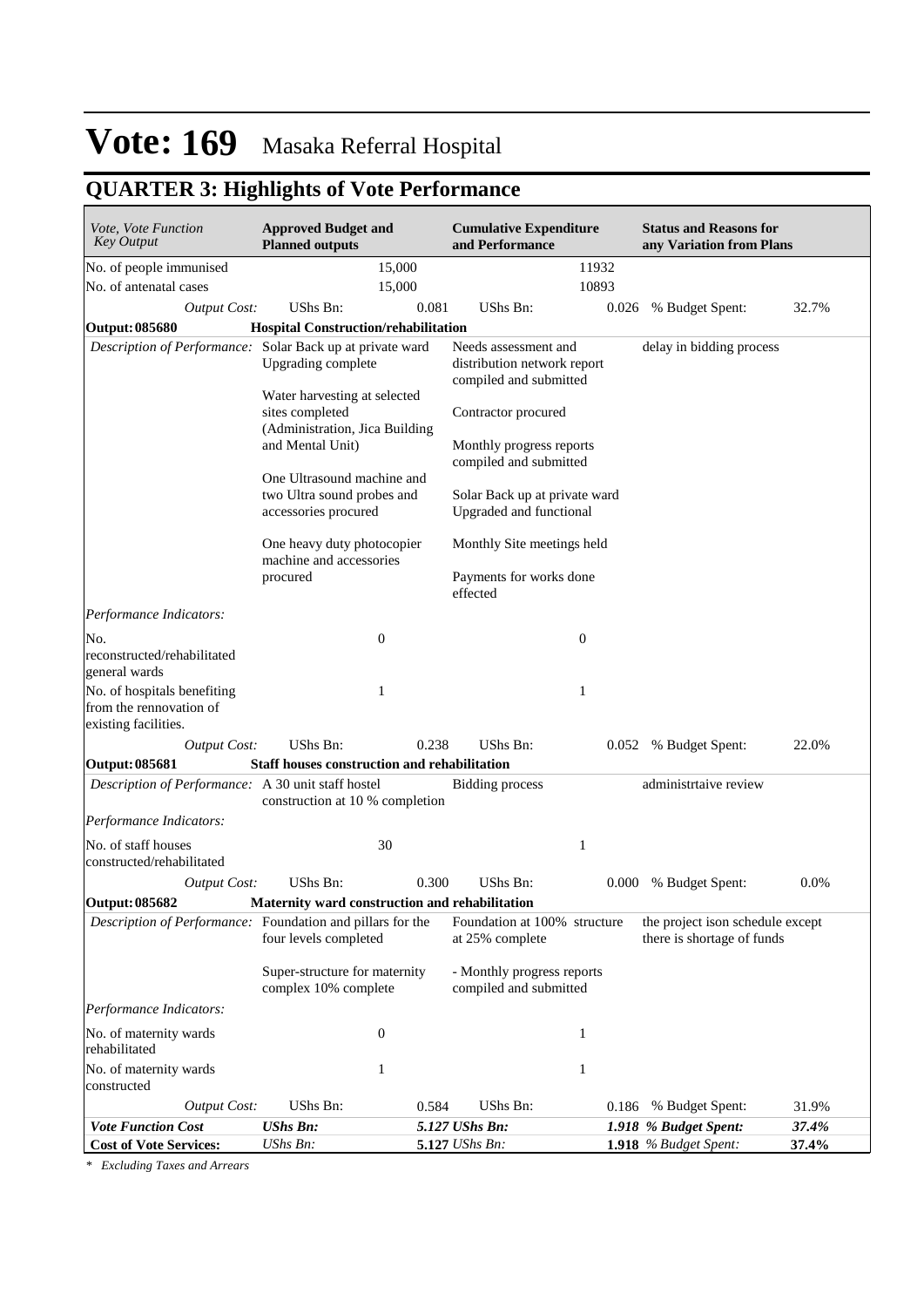## **QUARTER 3: Highlights of Vote Performance**

Capture of patient's data has remained a challenge due to lack of skilled manpower, multiple reporting tools, under delivery of patient's stationary by NMS.

Delay in replacing staffs that are transferred, retired or absconded from duty.

Increased patient numbers with a constricted staffing norms, low staffing levels and inadequate infrastructure.

However procurement and use of the two Ultrasound machines will catapult utilisation of imamging services further.

#### **Table V2.2: Implementing Actions to Improve Vote Performance**

## *V3: Details of Releases and Expenditure*

*This section provides a comprehensive summary of the outputs delivered by the Vote and further details of Vote expenditures by Vote Function and Expenditure Item.*

#### **Table V3.1: GoU Releases and Expenditure by Output\***

| <b>Billion Uganda Shillings</b>                             | Approved      | <b>Released</b> | <b>Spent</b> | $\%$ GoU      | $%$ GoU       | $%$ GoU      |
|-------------------------------------------------------------|---------------|-----------------|--------------|---------------|---------------|--------------|
|                                                             | <b>Budget</b> |                 |              | <b>Budget</b> | <b>Budget</b> | Releases     |
|                                                             |               |                 |              | Released      | <i>Spent</i>  | <i>Spent</i> |
| VF:0856 Regional Referral Hospital Services                 | 4.74          | 2.39            | 1.84         | 50.4%         | 38.8%         | 77.0%        |
| Class: Outputs Provided                                     | 3.64          | 1.81            | 1.60         | 49.7%         | 44.0%         | 88.5%        |
| 085601 Inpatient services                                   | 2.96          | 1.45            | 1.34         | 49.1%         | 45.3%         | 92.2%        |
| 085602 Outpatient services                                  | 0.19          | 0.09            | 0.07         | 48.4%         | 37.2%         | 76.9%        |
| 085603 Medicines and health supplies procured and dispensed | 0.05          | 0.03            | 0.02         | 58.9%         | 42.1%         | 71.5%        |
| 085604 Diagnostic services                                  | 0.10          | 0.05            | 0.04         | 49.7%         | 37.2%         | 74.8%        |
| 085605 Hospital Management and support services             | 0.26          | 0.14            | 0.11         | 54.2%         | 41.4%         | 76.4%        |
| 085606 Prevention and rehabilitation services               | 0.08          | 0.04            | 0.03         | 54.9%         | 32.7%         | 59.6%        |
| 085607 Immunisation Services                                | 0.00          | 0.00            | 0.00         | 53.3%         | 8.3%          | 15.5%        |
| Class: Capital Purchases                                    | 1.10          | 0.58            | 0.24         | 52.7%         | 21.7%         | 41.1%        |
| 085680 Hospital Construction/rehabilitation                 | 0.22          | 0.16            | 0.05         | 74.3%         | 24.3%         | 32.7%        |
| 085681 Staff houses construction and rehabilitation         | 0.30          | 0.05            | 0.00         | $15.0\%$      | $0.0\%$       | $0.0\%$      |
| 085682 Maternity ward construction and rehabilitation       | 0.58          | 0.37            | 0.19         | 64.1%         | 31.9%         | 49.7%        |
| <b>Total For Vote</b>                                       | 4.74          | 2.39            | 1.84         | 50.4%         | 38.8%         | 77.0%        |

*\* Excluding Taxes and Arrears*

#### **Table V3.2: 2014/15 GoU Expenditure by Item**

| <b>Billion Uganda Shillings</b>                          | Approved<br><b>Budget</b> | <b>Releases</b> | Expend-<br>iture | % Budged<br><b>Released</b> | % Budget<br><b>Spent</b> | %Releases<br><b>Spent</b> |
|----------------------------------------------------------|---------------------------|-----------------|------------------|-----------------------------|--------------------------|---------------------------|
| Output Class: Outputs Provided                           | 3.64                      | 1.81            | 1.60             | 49.7%                       | 44.0%                    | 88.5%                     |
| 211101 General Staff Salaries                            | 2.57                      | 1.29            | 1.19             | 50.0%                       | 46.2%                    | 92.4%                     |
| 211103 Allowances                                        | 0.11                      | 0.06            | 0.04             | 53.9%                       | 40.2%                    | 74.6%                     |
| [213001 Medical expenses (To employees)                  | 0.00                      | 0.00            | 0.00             | 66.7%                       | 5.6%                     | 8.4%                      |
| 213002 Incapacity, death benefits and funeral expenses   | 0.01                      | 0.00            | 0.00             | 58.9%                       | 20.5%                    | 34.8%                     |
| 221001 Advertising and Public Relations                  | 0.01                      | 0.00            | 0.00             | 66.7%                       | 22.1%                    | 33.1%                     |
| 221002 Workshops and Seminars                            | 0.01                      | 0.01            | 0.00             | 66.7%                       | 53.5%                    | 80.2%                     |
| 221007 Books, Periodicals & Newspapers                   | 0.01                      | 0.00            | 0.00             | 72.0%                       | 38.4%                    | 53.4%                     |
| 221008 Computer supplies and Information Technology (IT) | 0.01                      | 0.00            | 0.00             | 52.2%                       | 50.8%                    | 97.2%                     |
| 221009 Welfare and Entertainment                         | 0.03                      | 0.01            | 0.01             | 22.6%                       | 20.2%                    | 89.2%                     |
| 221010 Special Meals and Drinks                          | 0.16                      | 0.06            | 0.05             | 39.4%                       | 28.3%                    | 71.7%                     |
| 221011 Printing, Stationery, Photocopying and Binding    | 0.02                      | 0.01            | 0.01             | 63.2%                       | 32.0%                    | 50.6%                     |